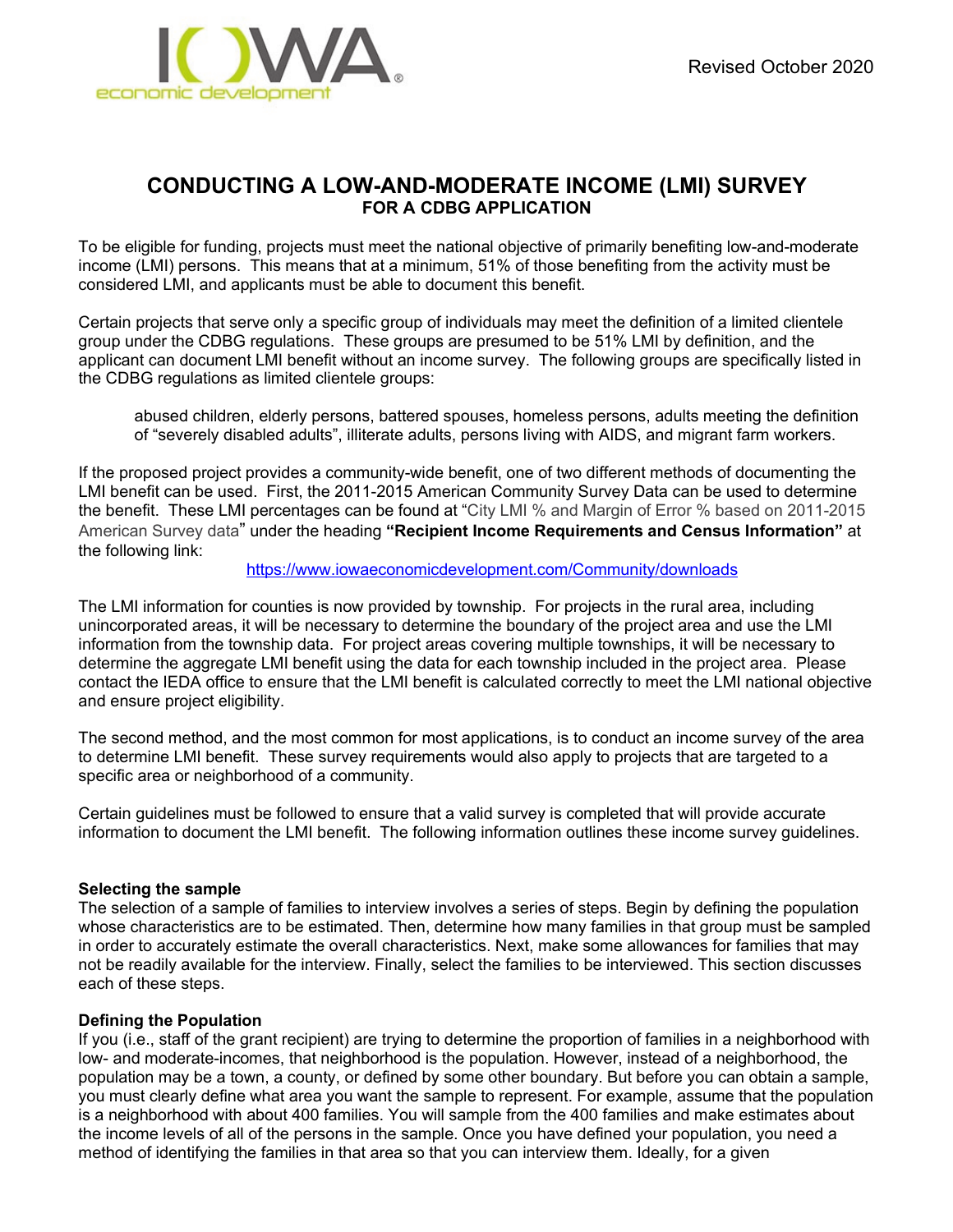neighborhood, you would have a list of every family living in the neighborhood and perhaps their telephone number. Then, you would devise a procedure to randomly select the families you want to interview. One way would be to go to the neighborhood and randomly select which homes to go to for an interview—the advantage of this method is that the houses are there, so you can go right to them instead of using a list. After collecting information on the various families, you can then make some estimates about the number of people in the neighborhood and their incomes.

City indexes (if available and up-to-date) usually provide the best source of household information suitable for sampling. Telephone books (no longer available in all communities) may be adequate, but keep in mind that you will miss people without landlines or with unlisted numbers. Also, telephone directories usually will have far more people listed than those who are in the service area, so you will need to eliminate those outside of your service area. Tax rolls are a source of identifying addresses in an area; however, they identify only property owners instead of residents. Also, tax rolls generally identify building addresses, whereas in the case of apartment buildings you are interested in the individual apartments. You can use tax rolls to identify addresses to go to, in order to get an interview, but you cannot use them as the basis of a mail or telephone survey (unless you have access to a telephone directory that identifies telephone numbers by property address).

#### **How Big a Sample?**

After you have defined your population and selected a method for identifying individual families in the service area, you must next determine how many families to survey—that is, the sample size. A sample is representative of the population from which it is selected if its aggregate characteristics closely approximate those same aggregate characteristics in the population. The larger the sample, the more likely it is that its aggregate characteristics truly reflect those of the population. However, sample size is not dependent on the size of the population, for large populations. This means that a random sample of 500 people is equally useful in examining the characteristics of a state of 6,000,000 as a city of 100,000 or 50,000. For this reason, the size of the population becomes relevant when dealing with sparsely populated areas. Sample Size Calculator (SSC) is a website [\(http://www.surveysystem.com/sscalc.htm\)](http://www.surveysystem.com/sscalc.htm) developed by Creative Research Systems to enable survey researchers to calculate sample sizes from various population sizes. To use the SSC you need both the confidence interval and the confidence level. The confidence interval is the range of values within which a population parameter is estimated to lie. Confidence interval is sometimes referred to as margin of error  $(+$  or  $-$ ).

For example, if a survey shows that 55 percent of a randomly selected sample has the parameter under investigation and the confidence interval is 5, what that means is that the actual percentage of the population which has that parameter may lie within the interval 50 to 60. Confidence intervals are applicable only in surveys where the sample is randomly selected from the relevant population.

The confidence level is the estimated probability that a population parameter lies within a given confidence interval. The confidence level tells you how sure you can be. It is expressed as a percentage and represents how often the true percentage of the population with the parameter being examined lies within the confidence interval. The 95% confidence level means you can be 95% certain; the 99% confidence level means you can be 99% certain. Most researchers use the 95% confidence level because the 99% level leaves very little margin for error.

The numbers in the column titled "Total Number of Households in the Service Area" in Table 1 on the following page, are hypothetical numbers.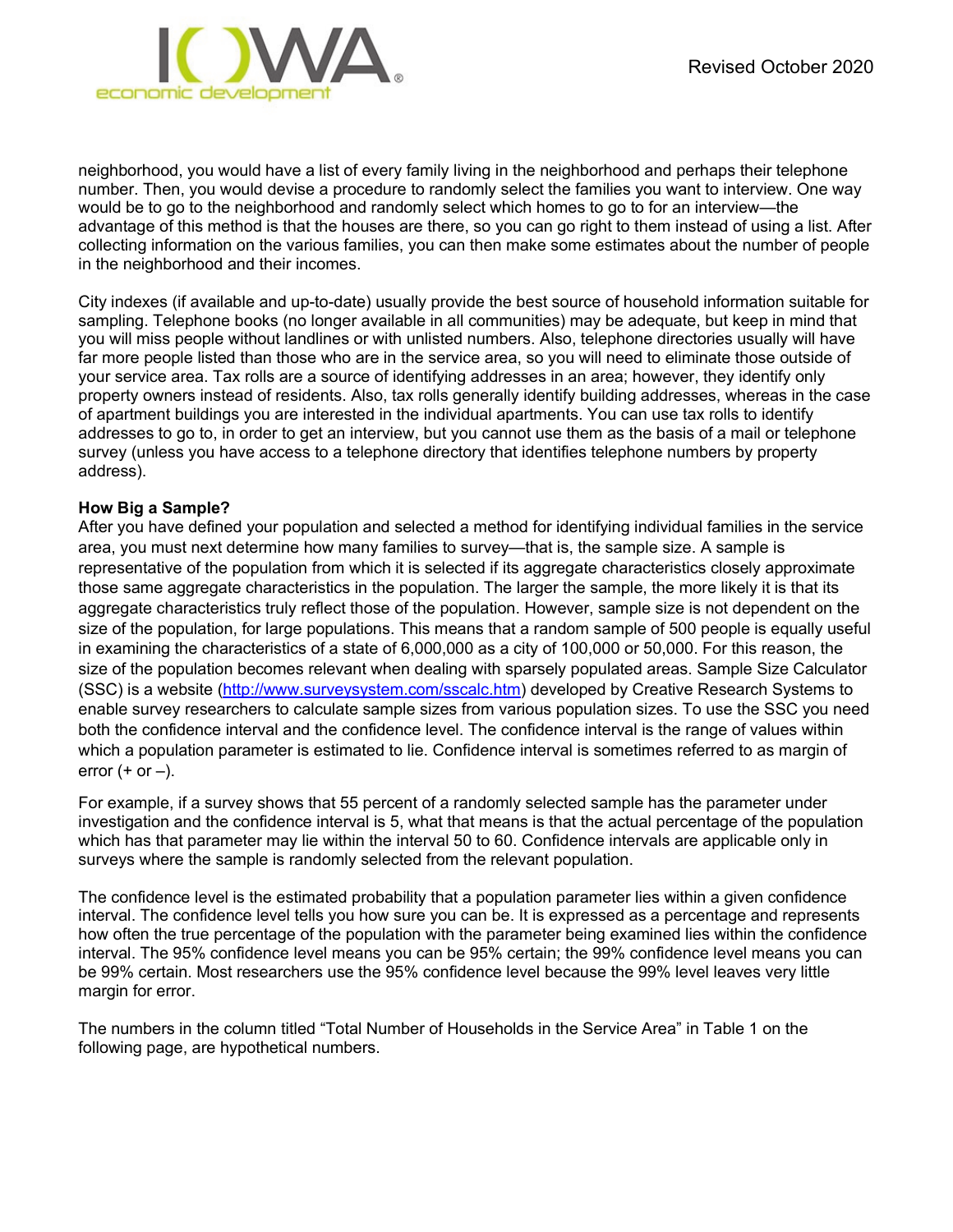г

#### **Table 1 – Sample Sizes at 95% Confidence Level**

| <b>Total Number of</b><br><b>Households in the</b><br><b>Service Area</b> | <b>Sample Size: Number of Households</b><br>95% Confidence Level |                                  |  |  |  |  |  |
|---------------------------------------------------------------------------|------------------------------------------------------------------|----------------------------------|--|--|--|--|--|
|                                                                           | Confidence Interval = 4                                          | Confidence Interval = 5          |  |  |  |  |  |
| 50                                                                        | 46 - 50 (may conduct a census)                                   | $43 - 50$ (may conduct a census) |  |  |  |  |  |
| 60                                                                        | $51 - 59$                                                        | $47 - 57$                        |  |  |  |  |  |
| 80                                                                        | $67 - 75$                                                        | $61 - 71$                        |  |  |  |  |  |
| 110                                                                       | $89 - 97$                                                        | $81 - 91$                        |  |  |  |  |  |
| 150                                                                       | $116 - 124$                                                      | $103 - 113$                      |  |  |  |  |  |
| 210                                                                       | $152 - 160$                                                      | $131 - 141$                      |  |  |  |  |  |
| 290                                                                       | $192 - 200$                                                      | $160 - 170$                      |  |  |  |  |  |
| 400                                                                       | $236 - 244$                                                      | $191 - 201$                      |  |  |  |  |  |
| 700                                                                       | $319 - 327$                                                      | $243 - 253$                      |  |  |  |  |  |
| 1200                                                                      | $396 - 404$                                                      | $286 - 296$                      |  |  |  |  |  |
| 1800                                                                      | $446 - 454$                                                      | $312 - 322$                      |  |  |  |  |  |
| 2500                                                                      | $480 - 488$                                                      | $328 - 338$                      |  |  |  |  |  |
| 3000                                                                      | $496 - 504$                                                      | $336 - 346$                      |  |  |  |  |  |

**If the total number of households in your service area does not match any of the numbers in Table B, use the Sample Size Calculator (SSC) found at the following link:** 

[\(http://www.surveysystem.com/sscalc.htm\)](http://www.surveysystem.com/sscalc.htm) **to calculate the number of households in your sample. You must select a confidence level of 95% and a confidence interval = 4.** As seen in Table 1, at the same confidence level, sample size decreases as confidence interval increases. A confidence interval provides a range of values which contain the population parameter of interest. The confidence interval estimate gives an indication of how much uncertainty there is in the estimate. The narrower the confidence interval, the more precise is the estimate. For example, when the total number of families in the service area is 80, the range for the number of families is  $67 - 75$ , at a confidence interval of 4 compared to a range of  $61 - 71$ , for a confidence interval of 5. This has serious implications on the representativeness of the sample. For any given population, the sample size will be larger at a confidence interval of 4 than at a confidence interval of 5. A small sample size may decrease the extent to which the sample is representative of the population.

**The largest sample base required will be 500 households. Using the Sample Size Calculator, the 500 household sample size is reached when the total number of households in the defined project area reaches 3000 households. Therefore, if your project area has 3000 households or more, you will be required to have a survey sample of at least 500 households.**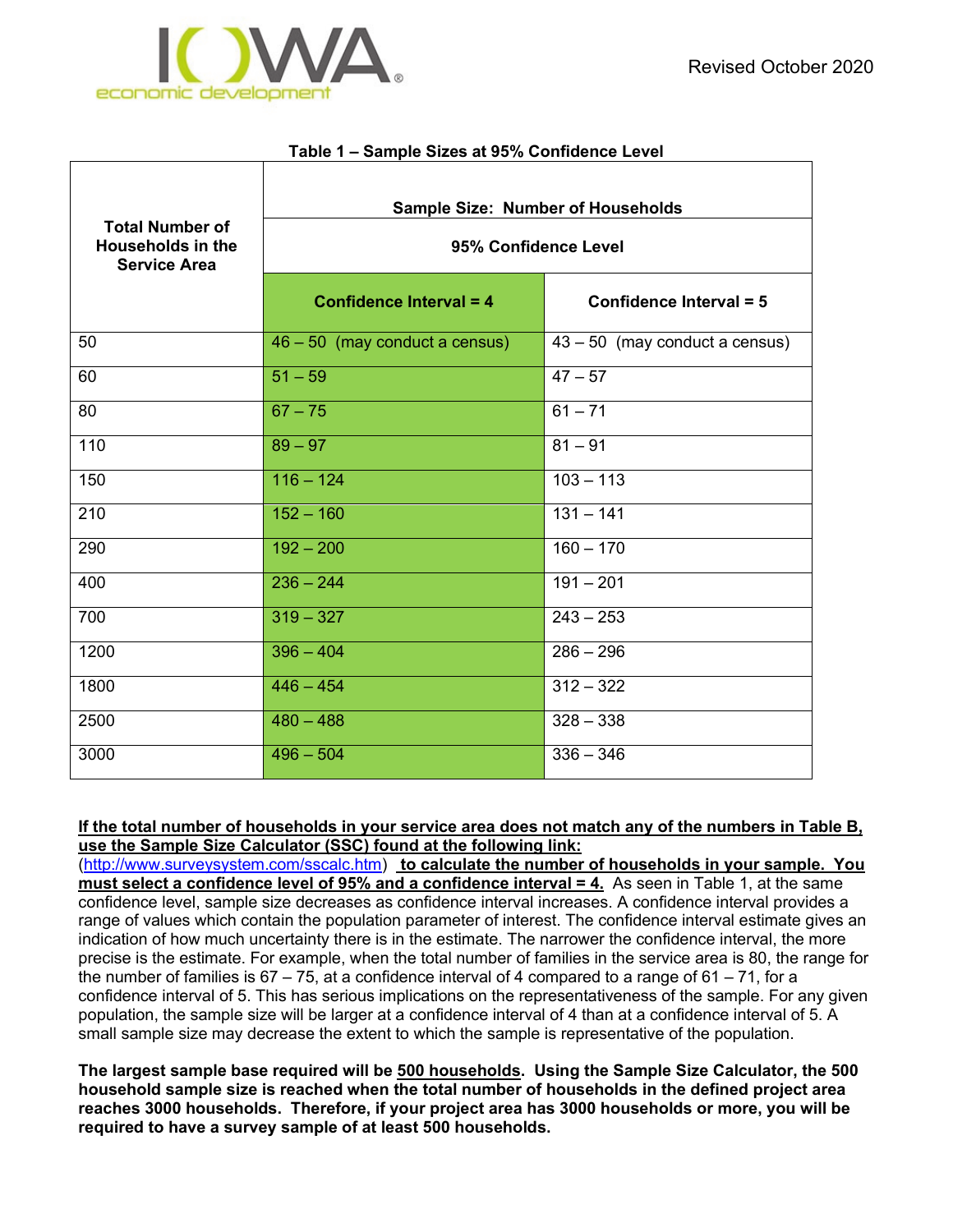

#### **Unavailable Persons and Other Non-responses**

The standard requirements for conducting surveys include not only the notion that systematic, representative sampling methods be used, but also that high response rates be obtained and statistical weighting procedures be imposed to maximize representativeness. No matter what you do, some families will not be home during the time you are interviewing, some will refuse to be interviewed, some will terminate the interview before you finish, and some will complete the interview but fail to provide an answer to the key question on income level. If you choose to get responses from replacements, they must be selected through a random sampling process. As a matter of policy (with the intent to preserve the credibility of the results of the survey), nonrespondents are classified as non-LMI persons. The decision to get responses from replacements may become inevitable if the proportion of non-responses is high enough to affect the validity of the results of the survey. Non-response rates greater than 20 percent may affect the validity of the survey; for example, a nonresponse rate can become a serious problem when a 100% survey (referred herein as census) is conducted instead of a survey (as may the case in sparsely populated areas). If the non-response rate is too high, there is the risk of not having enough LMI respondents to make the required percent of the total population of the service area.

#### **Drawing Samples**

In random sampling, you are looking at a portion of everyone in a group and making inference about the whole group from the portion you are observing. For those inferences to be most accurate, everyone who is in the group should have an equal chance of being included in the sample. If you encounter 'unreachables' you should replace them with the next family in the list, in the order they were selected.

If you do not have a list of all the families in a service area you are trying to measure, but you know the geographic boundaries of the area, you might randomly select a point at which to start and proceed systematically from there. You will achieve more accuracy if you are not too quick to write off a family as unreachable. You are more likely to achieve randomness if you obtain interviews from the families you selected first. Thus, if you are doing a door-to-door survey, you probably should make two or more passes through the area (preferably at different times) to try to catch a family at home. Frequently they will be busy, but may say that they can do the interview later—you should make an appointment and return. Only after at least two tries or outright refusal should a sampled family be replaced. With a telephone survey, at least three or four calls should be made before replacing a family.

#### **Survey Methods**

Prior to conducting the LMI survey, you may contact the IEDA verify the methodology meets the required guidelines. Please keep in mind that group quarters (e.g., dormitories, jails and care facilities) are not households.

*House-to-house Survey***:** A house-to-house survey is the preferred survey method. The survey may be distributed by mail and retrieved at each household. A door-to-door survey may also be read to a responsible adult, with answers tabulated by the surveyor. Response rates for a house-to-house survey should be very high.

**Telephone Survey:** A telephone survey is also acceptable. It may be necessary to make evening calls to reach people at home.

*Unacceptable Methods:* These methods generally are unacceptable: mail-out/in survey with a low response rate; third party estimates of household income; and income assumptions about classes of people (e.g., elderly, mobile home residents or households with unemployed workers).

**Note:** A complete copy of the Notice CPD-14-013, Guidelines for Conducting Income Surveys to Determine the Percentage of Low- and Moderate-Income (LMI) Persons in the Service Area of a Community Development Block Grant (CDBG)-Funded Activity, can be found at the following link: Notice CPD-14-013: Guidelines for Conducting [Income Surveys to Determine the Percentage of LMI Persons](https://www.hudexchange.info/resources/documents/Notice-CPD-14-013-Guidelines-for-Conducting-Income-Surveys-LMI-CDBG-Activity.pdf)  [in the Service Area of a CDBG-Funded Activity](https://www.hudexchange.info/resources/documents/Notice-CPD-14-013-Guidelines-for-Conducting-Income-Surveys-LMI-CDBG-Activity.pdf)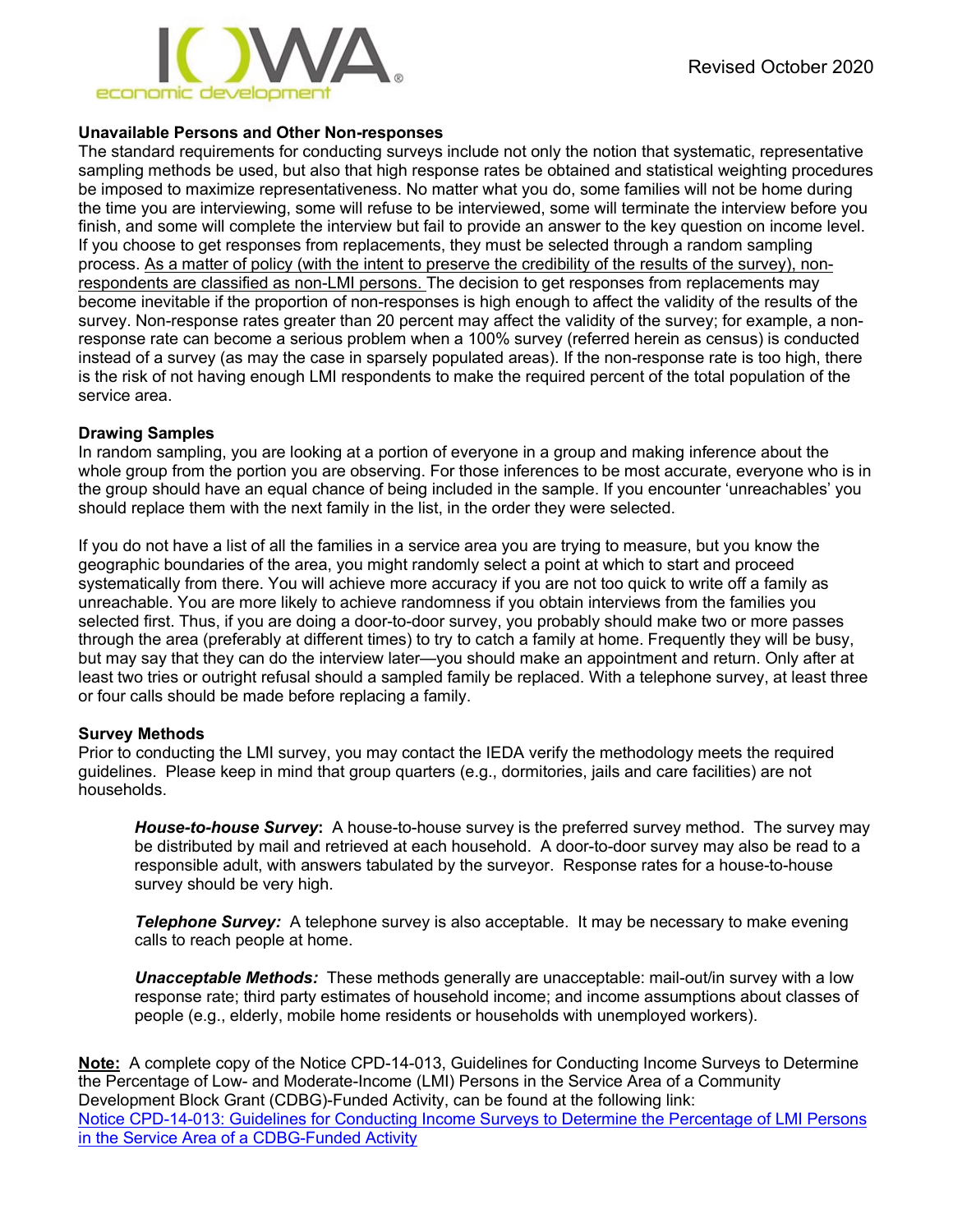#### **Survey Format**

The applicant should use a simple survey form that includes the following:

- Explanation of why the survey is being conducted and purpose of the information;
- Assurance that responses will remain anonymous;
- Name of local official or responsible party who can answer questions about survey;
- Question on household size;
- Question on whether the household income is above or below the appropriate county low and moderate income figure for the particular family size; and
- Other appropriate questions, if desired (e.g., support for proposed project, has household had problems related to the proposed project).

If an application for a neighborhood project is funded, the applicant must determine number of beneficiaries by race/ethnicity. It is useful to collect such data on the survey. A sample survey instrument and LMI income list follows.

The survey instrument should indicate the income figures used. If the income levels are not included on the survey instrument (i.e., if respondents were asked to write in their actual income rather than indicate if they were in an income range), submit a copy of the LMI figures used to tabulate the surveys.

IEDA may request verification of actual LMI benefit of projects selected for funding. Therefore, maintain a separate list of all persons completing a survey. Keep all individual survey responses completely confidential. The applicant must also keep all surveys on file for verification of LMI benefit for funded projects.

Please contact the IEDA if you have any questions regarding the LMI survey process or the methodology you plan to use. Surveys that do not meet the guidelines listed above may be considered invalid which could cause your application to be ineligible for funding consideration.

#### **Survey Tabulation**

Applicants must complete a survey tabulation results sheet. Be sure to indicate the month and year the survey was conducted. The survey method used must also be described:

#### *Example: A random sample of households was obtained using the city's utility billing list and selecting every third household to get the sample of 300 households determined by the Sample Size Calculator. These households were then contacted by phone.*

Please note that responses to items A and B relate to household information. Responses to the remaining items, E through K, relate to actual number of persons served.

Complete the survey tabulation results sheet as indicated. All numbers should be shown to two decimal places. Be sure to maintain copies of the survey instrument used and the tabulation sheet for your files.

Applicants can use income surveys conducted in the current calendar year or either of the two prior years to document LMI benefit. However, for Water/Sewer fund applications submitted in the first or second quarterly cycles, there is a slight modification to this.

**Example: An application is submitted January 1, 2021 or April 1, 2021. LMI surveys from 2020, 2019, or 2018 may be used to document the LMI benefit. Beginning with the 3rd quarter submittals on July 1, 2021, only surveys from 2019, 2020, or 2021 will be allowed to document the LMI benefit.**

\*\*Please contact the IEDA if you have any questions regarding an LMI survey's validity.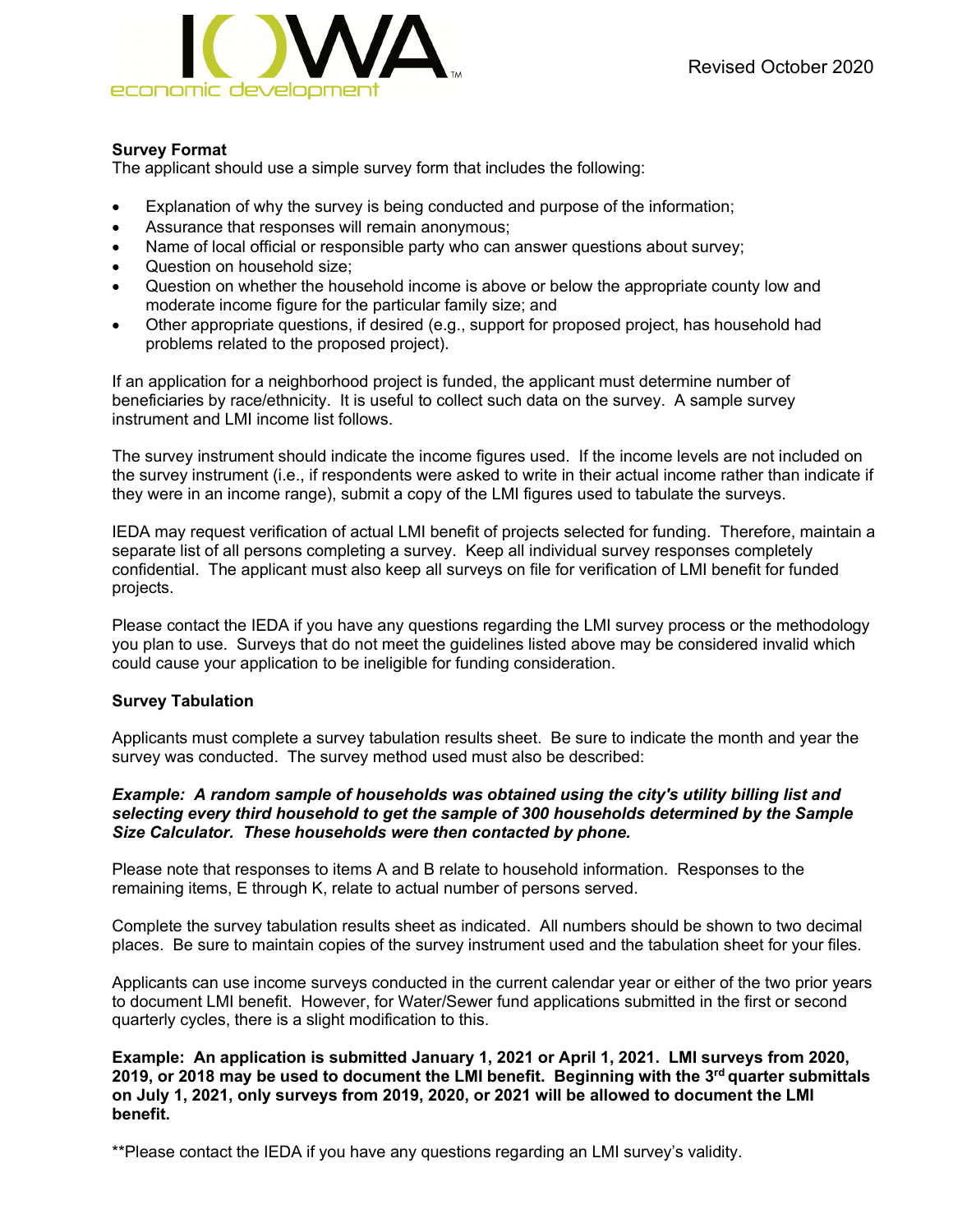

## **SAMPLE SURVEY**

The City of Yourtown is conducting this survey to obtain information necessary to apply for an Iowa Community Development Block Grant. It is extremely important to the success of this application that you complete the following survey. There is no need for you to put your name on the survey. All information collected will be kept strictly confidential. If you have questions concerning this survey, please contact the City Clerk's Office at (phone #).

The City intends to apply for funds for water system improvements to replace old, deteriorating mains to improve water quality. Please indicate whether you support this project. Yes No

Check below the number of persons in this household, and *on the same line*, check whether the *household* income is above or below the dollar figure shown on that line:

|           | Example: A household in Marion County has 4 persons and a household income of \$53,500 |
|-----------|----------------------------------------------------------------------------------------|
|           | household income above below \$39,850<br>1 person                                      |
|           | 2 persons<br>household income above below \$45,550                                     |
|           | 3 persons<br>household income above below \$51,250                                     |
|           | $\textsf{X}$ 4 persons household income __ above $\textsf{X}$ below \$56,900           |
|           | 5 persons<br>household income above below \$61,500                                     |
|           | 6 persons<br>household income above below \$66,050                                     |
|           | household income __ above __ below \$70,600<br>_ 7 persons                             |
|           | household income above below \$75,150<br>8 or more                                     |
|           |                                                                                        |
| 1 person  | household income __ above __ below \$(county 1 person LMI)                             |
|           | 2 persons household income __ above __ below \$(county 2 person LMI)                   |
|           | 3 persons household income __ above __ below \$(county 3 person LMI)                   |
|           | 4 persons household income __ above __ below \$(county 4 person LMI)                   |
|           | 5 persons household income __ above __ below \$(county 5 person LMI)                   |
|           |                                                                                        |
|           | 6 persons household income __ above __ below \$(county 6 person LMI)                   |
|           | 7 persons household income __ above __ below \$(county 7 person LMI)                   |
| 8 or more | household income __ above __ below \$(county 8 person LMI)                             |

### **Household Racial and Ethnic Information**

| <b>Racial/Ethnic Group</b>                              | <b>Number of Persons</b> |                        |  |  |  |
|---------------------------------------------------------|--------------------------|------------------------|--|--|--|
|                                                         | <b>Each Group</b>        | <b>Hispanic Origin</b> |  |  |  |
| White                                                   |                          |                        |  |  |  |
| Black/African American                                  |                          |                        |  |  |  |
| Asian                                                   |                          |                        |  |  |  |
| American Indian/Alaskan Native                          |                          |                        |  |  |  |
| Native Hawaiian/Other Pacific Islander                  |                          |                        |  |  |  |
| American Indian/Alaskan Native & White                  |                          |                        |  |  |  |
| Asian & White                                           |                          |                        |  |  |  |
| Black/African American & White                          |                          |                        |  |  |  |
| American Indian/Alaskan Native & Black/African American |                          |                        |  |  |  |
| <b>Other Multi-Racial</b>                               |                          |                        |  |  |  |
| <b>TOTAL PERSONS SERVED</b>                             |                          |                        |  |  |  |

Month and year the survey was conducted: \_\_\_\_\_\_\_\_\_\_\_\_\_\_\_\_\_\_\_\_\_\_\_\_\_\_\_\_\_\_\_\_Thank you for completing this survey.

The information will assist in applying for a Community Development Block Grant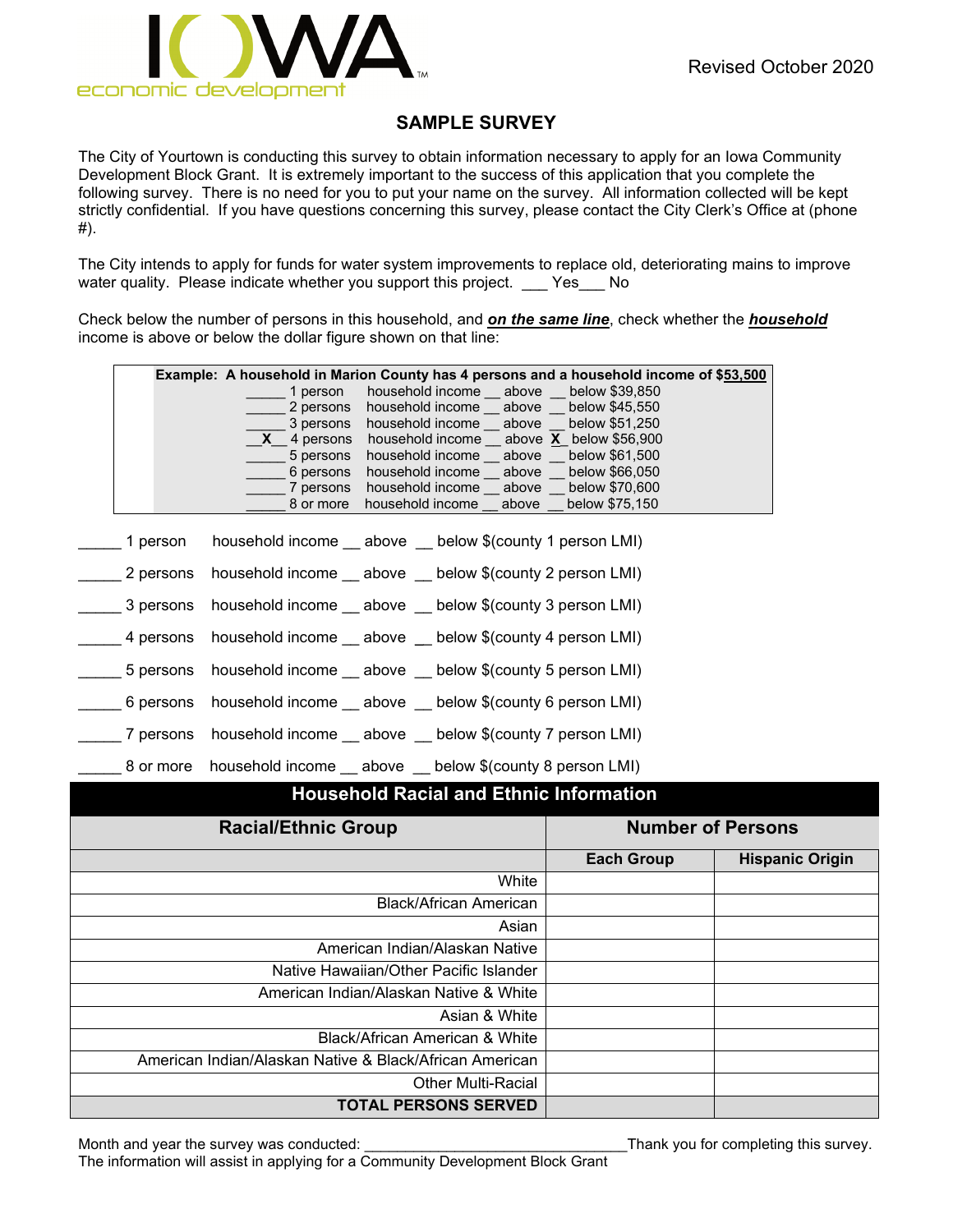

### **Please provide the City and Township \*\*LMI % based on 2011-2015 American Community Survey data: \_\_\_\_\_\_\_\_**

*\*\*This LMI percentage can be found at "City LMI % and Margin of Error % based on 2011-2015 American Survey data:" under the heading "Recipient Income Requirements and Census Information" at the following link: <https://www.iowaeconomicdevelopment.com/Community/downloads>*

## **SURVEY TABULATION RESULTS**

Month and year the survey was conducted:  $\frac{1}{2}$ 

Description of the survey method used:

A. Total number of **households** in the project area

B. Number of **households** in the project area that were contacted (includes contacts with no answer)

The minimum number of households contacted MUST equal the number generated from the Sample Size Calculator. (**<http://www.surveysystem.com/sscalc.htm>**)

- C. Number of **usable** responses
- D. **Percent** of **households** responding (C/B) **This number MUST BE 100% to be valid**
- E. How many **persons** were **below** the LMI income figure?
- F. How many **persons** were **above** the LMI income figure?
- G. Total number of **persons** responding (E + F)
- H. What percent of **persons** were **below** the LMI income figure? (E/G)
- I. What percent of **persons** were **above** the LMI income figure? (F/G)
- J. Total number of **persons** in the project area *(For community-wide benefit projects, use 2010 population figure)*
- K. Total number of LMI persons benefiting (H x J)

If respondents were asked other questions in addition to income, provide a breakdown of responses by number and percent of the total responding.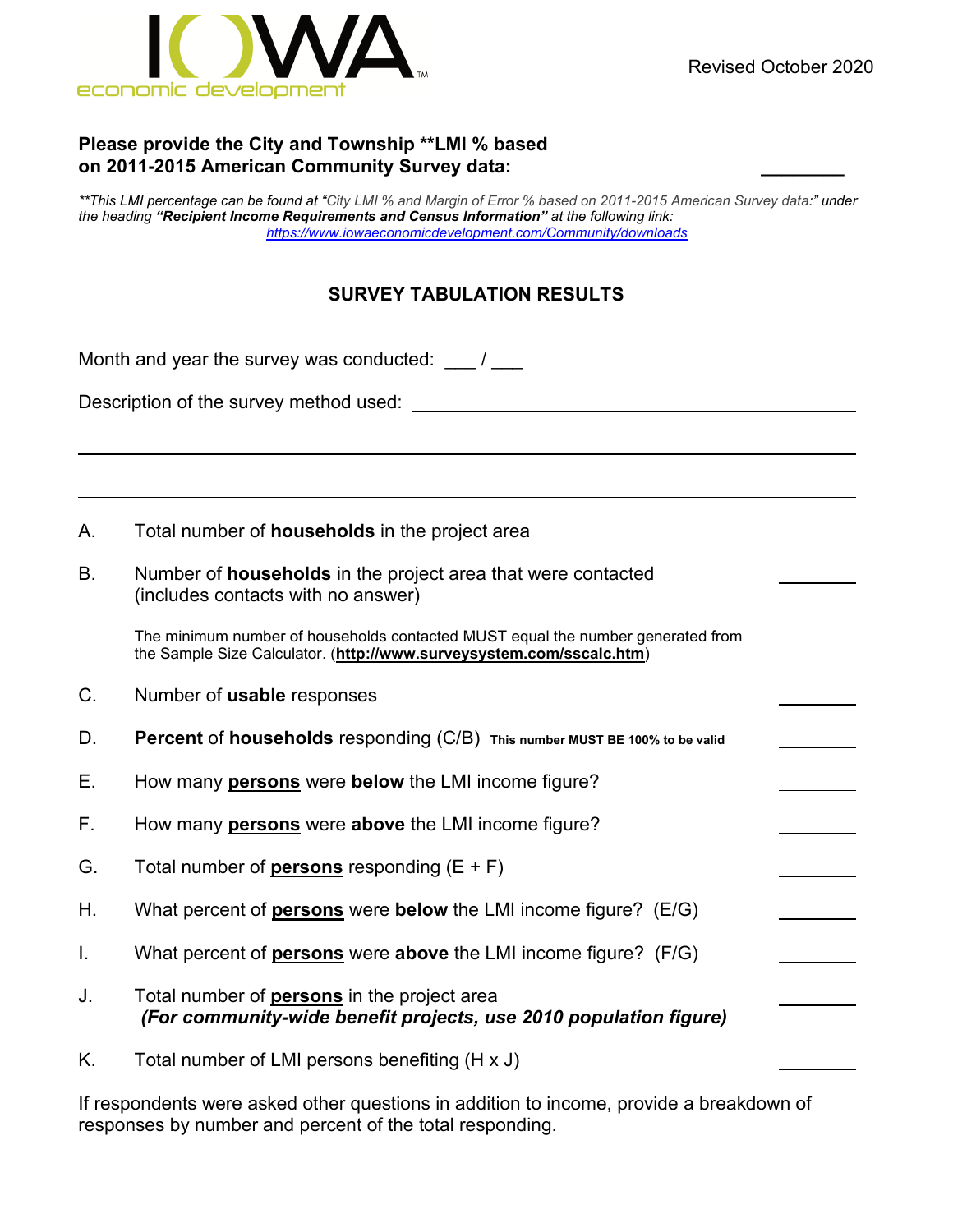

# **HUD SECTION 8 COUNTY INCOME LIMITS (80% OF MEDIAN FAMILY INCOME)**

### **The income levels for use in the LMI survey can be found under the heading "Recipient Income Requirements and Census Information" at the following link on the IEDA website:**

**2020 CDBG Median Income Levels (MFI) Income Limits effective**

**July 1, 2020 [\[MS Excel:40k\]](https://www.iowaeconomicdevelopment.com/UserDocs/documents/IEDA/lmi-worksheet-income-limits-effective-7-01-2020.xlsx)**

|                                                                                                                                                                                                                                                                                                                                                                       | as promy sound, av     | y ivjuuu |          |          |          |          |          |          | y, vjvvu |  |  |  |  |
|-----------------------------------------------------------------------------------------------------------------------------------------------------------------------------------------------------------------------------------------------------------------------------------------------------------------------------------------------------------------------|------------------------|----------|----------|----------|----------|----------|----------|----------|----------|--|--|--|--|
|                                                                                                                                                                                                                                                                                                                                                                       | 46 Howard County, IA   | \$40,600 | \$46,400 | \$52,200 | \$58,000 | \$62,650 | \$67,300 | \$71,950 | \$76,600 |  |  |  |  |
|                                                                                                                                                                                                                                                                                                                                                                       | 47 Humboldt County, IA | \$40,600 | \$46,400 | \$52,200 | \$58,000 | \$62,650 | \$67,300 | \$71,950 | \$76,600 |  |  |  |  |
|                                                                                                                                                                                                                                                                                                                                                                       | 48 Ida County, IA      | \$41,000 | \$46,850 | \$52,700 | \$58,550 | \$63,250 | \$67,950 | \$72,650 | \$77,300 |  |  |  |  |
|                                                                                                                                                                                                                                                                                                                                                                       | 49 Iowa County, IA     | \$42,800 | \$48,900 | \$55,000 | \$61,100 | \$66,000 | \$70,900 | \$75,800 | \$80,700 |  |  |  |  |
|                                                                                                                                                                                                                                                                                                                                                                       | 50 Jackson County, IA  | \$40,600 | \$46,400 | \$52,200 | \$58,000 | \$62,650 | \$67,300 | \$71,950 | \$76,600 |  |  |  |  |
| 2020 30% LMI<br>2019 50% LMI<br>2020 80% LMI<br>$2020120\%$ (+)<br>2020 60% LMI<br>$\pm 1$                                                                                                                                                                                                                                                                            |                        |          |          |          |          |          |          |          |          |  |  |  |  |
| $\begin{tabular}{ c c } \hline \rule{0.3cm}{.04cm} \rule{0.3cm}{.04cm} \rule{0.3cm}{.04cm} \rule{0.3cm}{.04cm} \rule{0.3cm}{.04cm} \rule{0.3cm}{.04cm} \rule{0.3cm}{.04cm} \rule{0.3cm}{.04cm} \rule{0.3cm}{.04cm} \rule{0.3cm}{.04cm} \rule{0.3cm}{.04cm} \rule{0.3cm}{.04cm} \rule{0.3cm}{.04cm} \rule{0.3cm}{.04cm} \rule{0.3cm}{.04cm} \rule{0.3cm}{.0$<br>凹<br>囲 |                        |          |          |          |          |          |          | $+ 100%$ |          |  |  |  |  |
|                                                                                                                                                                                                                                                                                                                                                                       |                        |          |          |          |          |          |          |          |          |  |  |  |  |

**Note: This link contains an Excel spreadsheet with all HUD income categories. Be sure to use the 80% MFI tab to access the correct income figures for your LMI survey.**